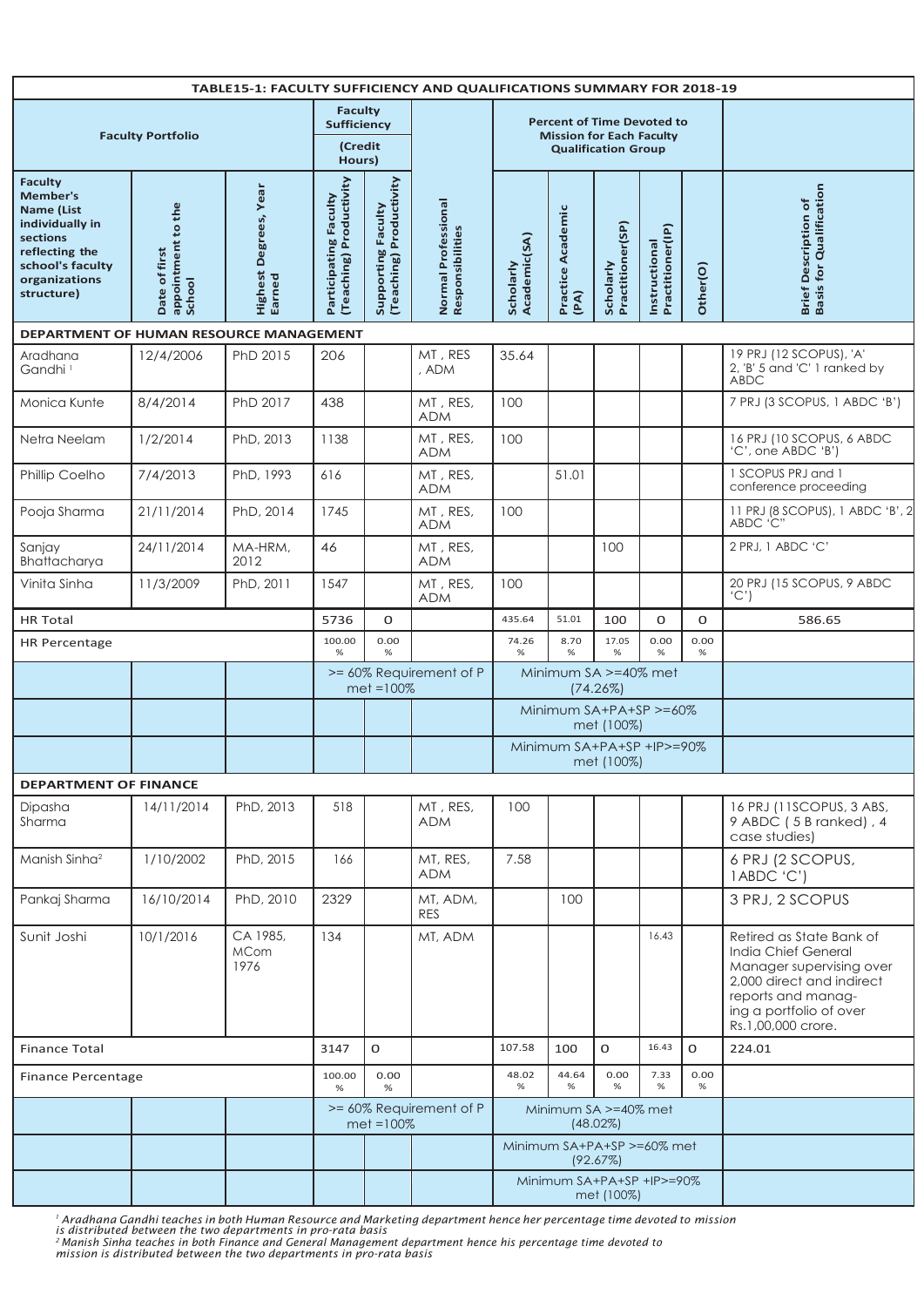| <b>DEPARTMENT OF MARKETING</b>  |            |                         |             |              |                                 |                                         |              |              |              |           |                                                                      |
|---------------------------------|------------|-------------------------|-------------|--------------|---------------------------------|-----------------------------------------|--------------|--------------|--------------|-----------|----------------------------------------------------------------------|
| Aditi Naidu                     | 12.04.2018 | PhD, 2017               | 324         |              | MT, RES<br>, SER,<br><b>ADM</b> | 46.55                                   |              |              |              |           | 9 PRJs, 1 case (2 SCOPUS,<br>1 ABDC 'C')                             |
| Aradhana<br>Gandhi              | 7/4/2006   | PhD 2015                | 372         |              | MT, RES<br>, ADM                | 64.36                                   |              |              |              |           | 19 PRJ (12 SCOPUS),<br>'A' 2, 'B' 5 and 'C' 1<br>ranked by ABDC      |
| Gurudas<br>Nulkar <sup>3</sup>  | 7/1/2009   | PhD 2015                | 288         |              | MT, RES<br>, ADM                | 10.03                                   |              |              |              |           | 5 SCOPUS.2<br><b>International Research</b><br>Scholarships          |
| K Rajagopal <sup>4</sup>        | 1/7/2015   | PhD 2009                | 344         |              | MT, RES<br>, ADM                | 18.45                                   |              |              |              |           | 9 PRJ (4 SCOPUS)                                                     |
| Pratima Sheorey                 | 4/1/2011   | PhD, 2014               | 231         |              | MT, RES,<br><b>ADM</b>          | 100                                     |              |              |              |           | 14 PRJ (9 SCOPUS)<br>ABDC 'B' 2 and 'A' 1                            |
| Shantanu<br>Prasad <sup>5</sup> | 18/8/2014  | PhD 2016                | 172         |              | MT, ADM,<br><b>RES</b>          | 9.23                                    |              |              |              |           | 5 PRJ(3 SCOPUS), 1"A",<br>1"B", 1"C" ranked ABDC                     |
| Subhasis Sen                    | 12/1/2014  | PhD                     | 472         |              | MT, RES,<br><b>ADM</b>          | 100                                     |              |              |              |           | 11 PRJ (6 SCOPUS), 1<br><b>Book Chapter with IGI</b><br>Global (USA) |
| Vaishali<br>Mahajan             | 26-08-2011 | PhD, 2003               | 1096        |              | MT, RES,<br><b>ADM</b>          | 100                                     |              |              |              |           | 9 PRJ (5 SCOPUS)                                                     |
|                                 |            |                         |             |              |                                 |                                         |              |              |              |           |                                                                      |
| <b>Marketing Total</b>          |            |                         | 3299        | $\mathbf{O}$ |                                 | 448.62                                  | $\mathbf{O}$ | $\mathbf{O}$ | $\mathbf{O}$ | $\Omega$  | 448.62                                                               |
| <b>Marketing Percentage</b>     |            |                         | 100.00<br>% | 0.00<br>%    |                                 | 100.00<br>%                             | 0.00<br>%    | 0.00<br>%    | 0.00<br>%    | 0.00<br>% |                                                                      |
|                                 |            |                         |             | $met = 100%$ | >= 60% Requirement of P         | Minimum SA >=40% met (100%)             |              |              |              |           |                                                                      |
|                                 |            |                         |             |              |                                 | Minimum SA+PA+SP >=60% met<br>$(100\%)$ |              |              |              |           |                                                                      |
|                                 |            |                         |             |              |                                 | Minimum SA+PA+SP +IP>=90%<br>met (100%) |              |              |              |           |                                                                      |
| <b>DEPARTMENT OF OPERATIONS</b> |            |                         |             |              |                                 |                                         |              |              |              |           |                                                                      |
| Abhijit<br>Bhagwat              | 4/2/2012   | MBA,<br>2007, ABD       |             | 656          | MT, RES<br>, ADM                |                                         |              | 13.67        |              |           | 3 PRJ                                                                |
| Damodar<br>Golhar               | 6/1/2017   | PhD, 1983               |             | 104          | MT, RES                         | 2.17                                    |              |              |              |           | 3 PRJ                                                                |
| Manoj Hudnurkar                 | 18/03/2002 | PhD 2014                | 3304        |              | MT, RES<br>, ADM                | 100                                     |              |              |              |           | 11 PRJ (9 SCOPUS and 7<br>ABDC B and 1 ABDC C)                       |
| OS Vaidya                       | 6/1/2017   | PhD, 2007               |             | 32           | MT, ADM                         | 0.67                                    |              |              |              |           | 26 PRJ including<br>SCOPUS/ABDC                                      |
| Prakash<br>Waknis               | 6/12/2005  | BE, 1970,<br><b>PMP</b> | 712         |              | MT, RES<br>, ADM                |                                         |              |              | 30.17        |           | 1 article at conference<br>proceeding in 2017, 1 text<br>book        |
| Sandeep<br>Gupta                | 1/6/2018   |                         | 132         |              | MT, RES<br><b>ADM</b>           | 100                                     |              |              |              |           | 14 SCOPUS/ABDC PRJ                                                   |
| Suhas<br>Ambekar                | 7/6/2015   | MBA 2002                | 144         |              | MT, RES<br>, ADM                | 100                                     |              |              |              |           | 5 PRJ (3 SCOPUS and ABDC<br>'B'                                      |

<sup>3</sup> Gurudas Nulkar teaches in both Marketing and General Management department hence his percentage time devoted to mission is distributed<br>between the two departments in pro-rata basis

4 K Rajagopal teaches in both Marketing and General Management department hence his percentage time devoted to mission is distributed between<br>the two departments in pro-rata basis

<sup>5</sup> Shantanu Prasad teaches in both Marketing and General Management department hence his percentage time devoted to mission is distributed<br>between the two departments in pro-ratabasis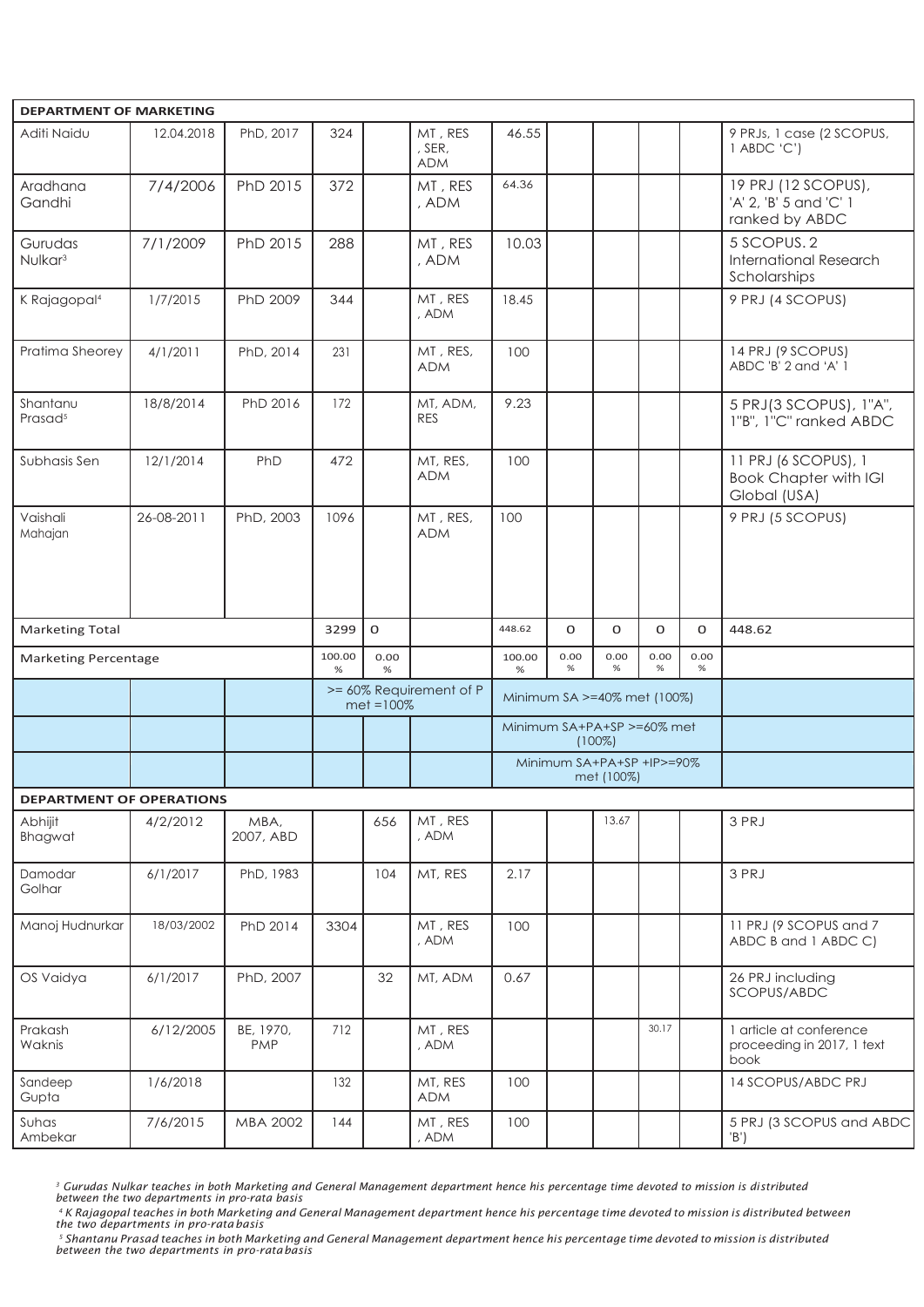| <b>Operations Total</b>                 |            | 4292                                | 792        |             | 302.84                          | $\mathbf 0$                            | 13.67     | 30.17     | $\mathbf{O}$ | 346.68    |                                                                                                                                       |
|-----------------------------------------|------------|-------------------------------------|------------|-------------|---------------------------------|----------------------------------------|-----------|-----------|--------------|-----------|---------------------------------------------------------------------------------------------------------------------------------------|
| <b>Operations Percentage</b>            |            |                                     | 84.42<br>% | 15.58<br>%  |                                 | 87.35%                                 | 0.00<br>% | 3.94<br>% | 8.70<br>%    | 0.00<br>% |                                                                                                                                       |
|                                         |            |                                     |            | met =84.42% | >= 60% Requirement of P         | Minimum SA >=40% met<br>(87.35%)       |           |           |              |           |                                                                                                                                       |
|                                         |            |                                     |            |             |                                 | Minimum SA+PA+SP >=60% met<br>(91.3%)  |           |           |              |           |                                                                                                                                       |
|                                         |            |                                     |            |             |                                 | Minimum SA+PA+SP +IP>=90%<br>met 100%) |           |           |              |           |                                                                                                                                       |
| <b>DEPARTMENT OF GENERAL MANAGEMENT</b> |            |                                     |            |             |                                 |                                        |           |           |              |           |                                                                                                                                       |
| Aditi Naidu                             | 12.04.2018 | PhD, 2017                           | 372        |             | MT, RES<br>, SER,<br><b>ADM</b> | 53.45                                  |           |           |              |           | 9 PRJs, 1 case (2 SCOPUS; 1<br>'C' ranked by ABDC)                                                                                    |
| Ajit Patwardhan                         | 1/6/2011   | PhD, 2009                           | 269        |             | MT, ADM,<br><b>RES</b>          |                                        | 11.05     |           |              |           | International Consultant to<br>World Bank Projects. one<br>article published in World<br>Bank site in 2017                            |
| Gurudas<br>Nulkar                       | 7/1/2009   | PhD 2015                            | 1670       |             | MT, RES<br>, ADM                | 58.15                                  |           |           |              |           | 5 SCOPUS, 2<br><b>International Research</b><br>Scholarship Awards                                                                    |
| K Rajagopal                             | 1/7/2015   | PhD 2009                            | 1520       |             | MT, RES<br>, ADM                | 81.55                                  |           |           |              |           | 9 PRJ (4 SCOPUS)                                                                                                                      |
| Manish Sinha                            | 1/10/2002  | PhD, 2015                           | 2024       |             | MT, RES<br>, ADM                | 92.42                                  |           |           |              |           | 6 PRJ (2 SCOPUS, 1 ABDC<br>(C")                                                                                                       |
| Raj Tater                               | 1/6/2017   | MBA,<br>2007                        |            | 271         | MT                              |                                        |           |           | 5.65         |           | Entrepreneur and CEO with<br>a Educational Software firm.                                                                             |
| Rahul<br>Hiremath                       | 14/08/2014 | PhD, 2009                           | 1093       |             | MT, ADM,<br><b>RES</b>          | 100                                    |           |           |              |           | 10 PRJ (4 SCOPUS)                                                                                                                     |
| Rakesh Yadav                            | 10/1/2017  | Post Doc<br>2017                    | 1022       |             | MT, RES,<br><b>ADM</b>          | 100                                    |           |           |              |           | 2 SCOPUS                                                                                                                              |
| Ravi Kulkarni                           | 1/6/2011   | Phd 1999                            | 630        |             | MT, ADM,<br><b>RES</b>          | 100                                    |           |           |              |           | 2 SCOPUS                                                                                                                              |
| Ravi Sharma                             | 1/6/2016   | PhD, 2013                           |            | 31          | MT, RES                         | 0.65                                   |           |           |              |           | 4 PRJ                                                                                                                                 |
| Roshan kazi                             | 6/1/2017   | Post Doc,<br>2009                   |            | 564         | MT                              | 11.75                                  |           |           |              |           | <b>15 PRJ</b>                                                                                                                         |
| Sameer Gujar                            | 1/6/2015   | BE, MS,<br>2001                     | 564        |             | MT, ADM                         |                                        |           |           | 25.39        |           | 15 consultancy assignments.<br>Entrepreneur with Project<br><b>Management Consultancy</b>                                             |
| Shantanu<br>Prasad                      | 18/8/2014  | PhD 2016                            | 1691       |             | MT, ADM,<br><b>RES</b>          | 90.77                                  |           |           |              |           | 3 PRJ, 1"A", 1"B",<br>1"C" ranked ABDC<br>publications                                                                                |
| Sonali<br>Bhattacharya                  | 12/4/2006  | PhD, 2003                           | 476        |             | MT, RES<br>, ADM                | 100                                    |           |           |              |           | 51 PRJ(33 SCOPUS ABDC<br>$(C'-18, 'B'-4)$                                                                                             |
| Sriraman<br>Srinivasan                  | 1/7/2017   | PhD, 1981                           |            | 62          | MT, ADM                         | 1.29                                   |           |           |              |           | 5PRJ                                                                                                                                  |
| Vasundhara Sen                          | 9/6/2014   | MA, 2006.<br><b>ABD</b>             | 150        |             | MT, ADM,<br><b>RES</b>          | 42.91                                  |           |           |              |           | 2PRJ, 1 Book Chapter                                                                                                                  |
| <b>Vivek Date</b>                       | 1/7/2011   | <b>CFA</b><br>(India),<br>2001, ABD | 406        |             | MT, ADM,<br><b>RES</b>          | 19.37                                  |           |           |              |           | As Principal Trainer &<br>Consultant completed<br>financial modeling<br>of 2 major national<br>Infrastructure Development<br>projects |